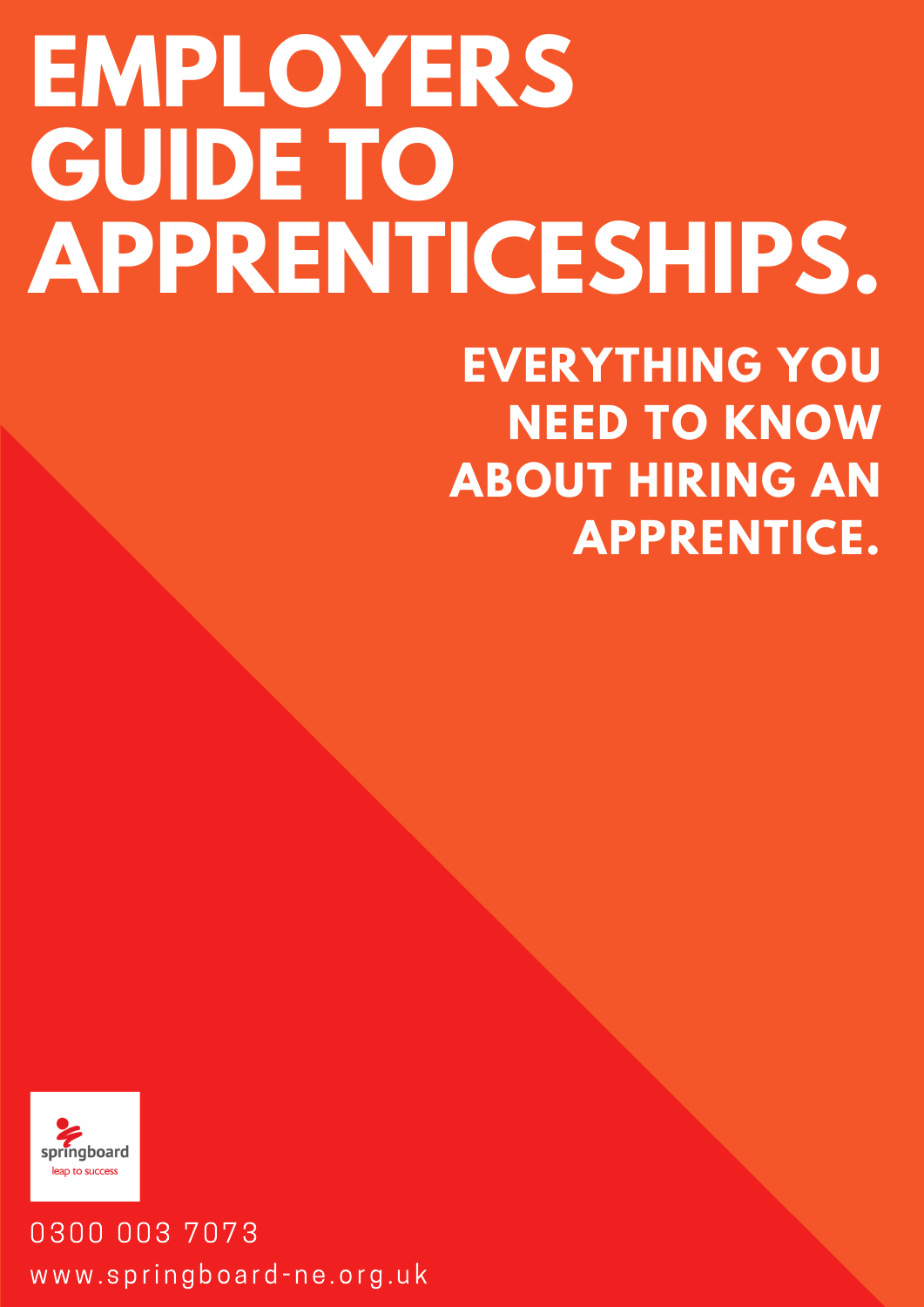# **CONTENTS.**

- 3. What is an apprenticeship?
- 4. How do apprenticeships work?
- 4. Who are apprenticeships for?
- 5. Benefits of hiring an apprentice?
- 6. Employer responsibilities
- 7. Levy & Non levy paying employers
- 7. Upskilling existing staff
- 8. Why Springboard?
- 9. Top tips for hiring an apprentice
- 10. Case studies

 $\alpha$ 2000 003 7070 003 7070  $\alpha$ sjovanovic@springboard-ne.org **CONTACT.** Suzanne Jovanovic Employer Engagement Officer 0191 5155300

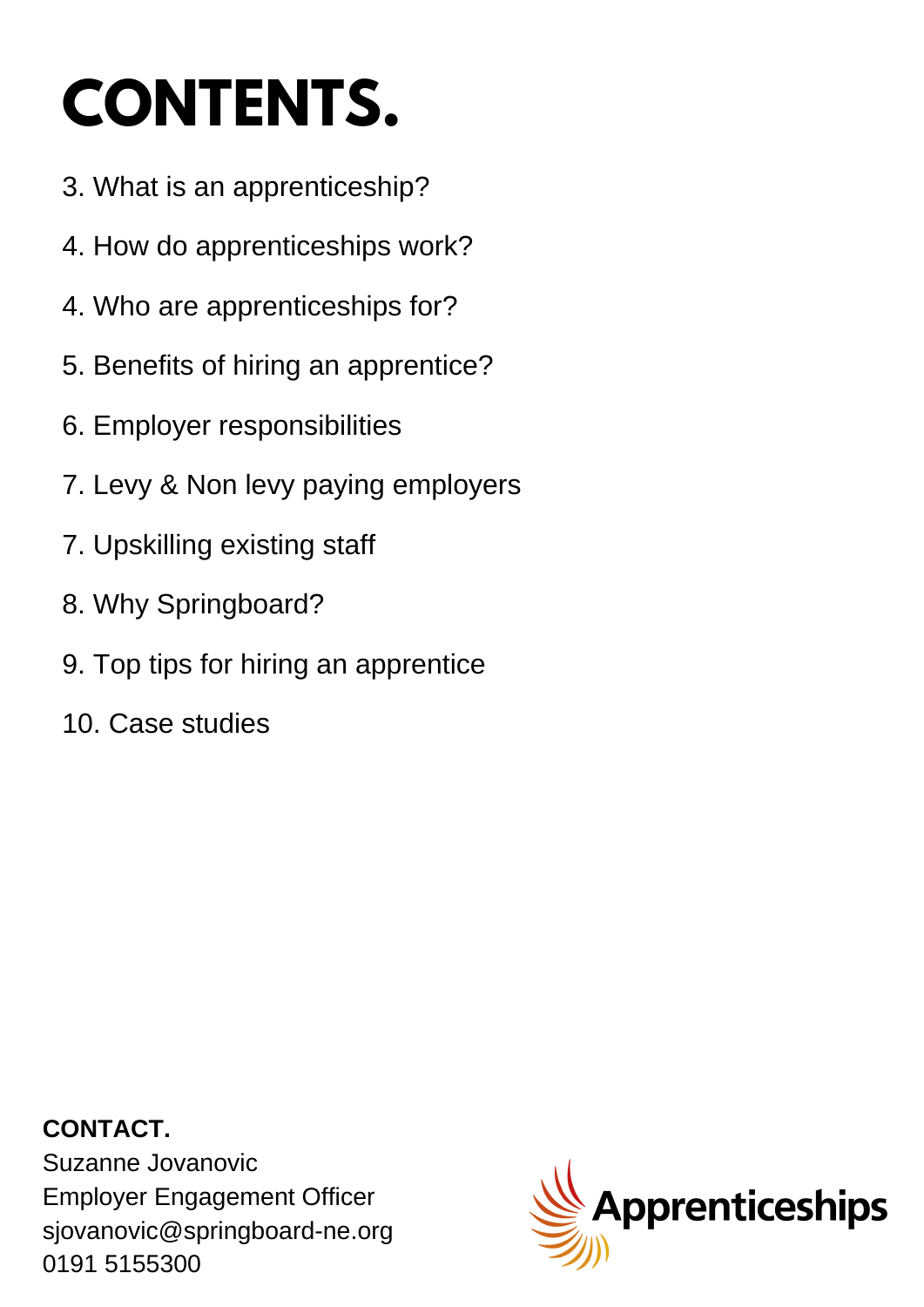

### **WHAT IS AN APPRENTICESHIP?**

An apprenticeship is a genuine job, where an individual is placed with an employer, combined with an accompanying assessments and skills development programme. Apprenticeships are a way for individuals to **earn while they learn** gaining valuable skills and knowledge in a specific job role. The apprentice gains this through a wide mix of learning in the workplace, formal off-the-job training and the opportunity to practice new skills in a real work environment.

Apprenticeships benefit both employers and individuals, and by boosting the skills of the workforce they help to improve economic productivity.

# **APPRENTICESHIP LEVELS.**

There are various levels of apprenticeships available:

| Intermediate                             | <b>Advanced</b>                             | <b>Higher</b>                                                    | <b>Degree</b>                                                             |
|------------------------------------------|---------------------------------------------|------------------------------------------------------------------|---------------------------------------------------------------------------|
| Level 2                                  | Level 3                                     | Levels 4, 5<br>6 & 7                                             | Levels 6 & 7                                                              |
| <b>Equivalent to</b><br>5 GSCE<br>passes | <b>Equivalent to</b><br>2 A Level<br>passes | <b>Equivalent to</b><br><b>Foundation</b><br>degree and<br>above | <b>Equivalent to</b><br><b>Bachelor's or</b><br><b>Master's</b><br>degree |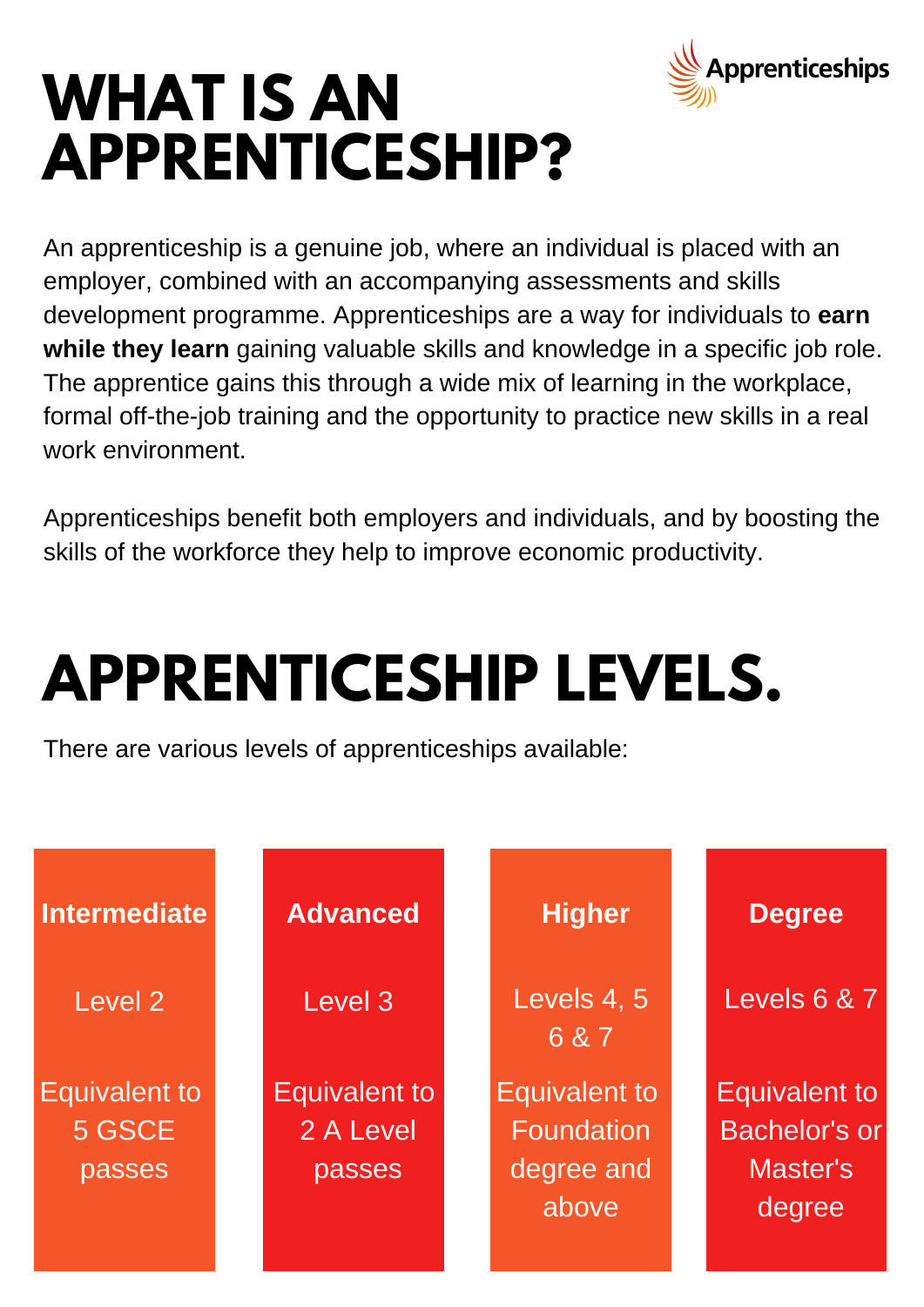### **HOW DO APPRENTICESHIPS WORK?**

Apprentices must spend at least 20% of their time on off-the-job training, however, they may need more than this if they need training in GCSE English or maths. It is up to the employer and training provider to decide how the off-the-job training is delivered. It may include regular day release, block release or dedicated training days or workshops. It must be directly relevant to the apprenticeship framework or standard and can be delivered at the apprentice's normal place of work, as long as it's not part of their normal working duties. It can cover practical training such as shadowing, mentoring, industry visits and attending competitions. On-thejob training helps an apprentice develop the specific skills for the workplace and they should be supported by a mentor.

Once an apprentice completes their apprenticeship they should be able to demonstrate that they can perform tasks confidently and competently to the standard set by industry.

# **WHO ARE THEY FOR?**

Apprentices are for those over the age of 16, spending at least 50% of their working hours in England over the duration of their apprenticeship, and not in full-time education.

Employers can offer apprenticeships to new entrants, or can use them to upskill and grow talent amongst current employees.

knowledge and behaviour they need for specific job roles, future Apprenticeships equip individuals with the necessary skills, employment and progression.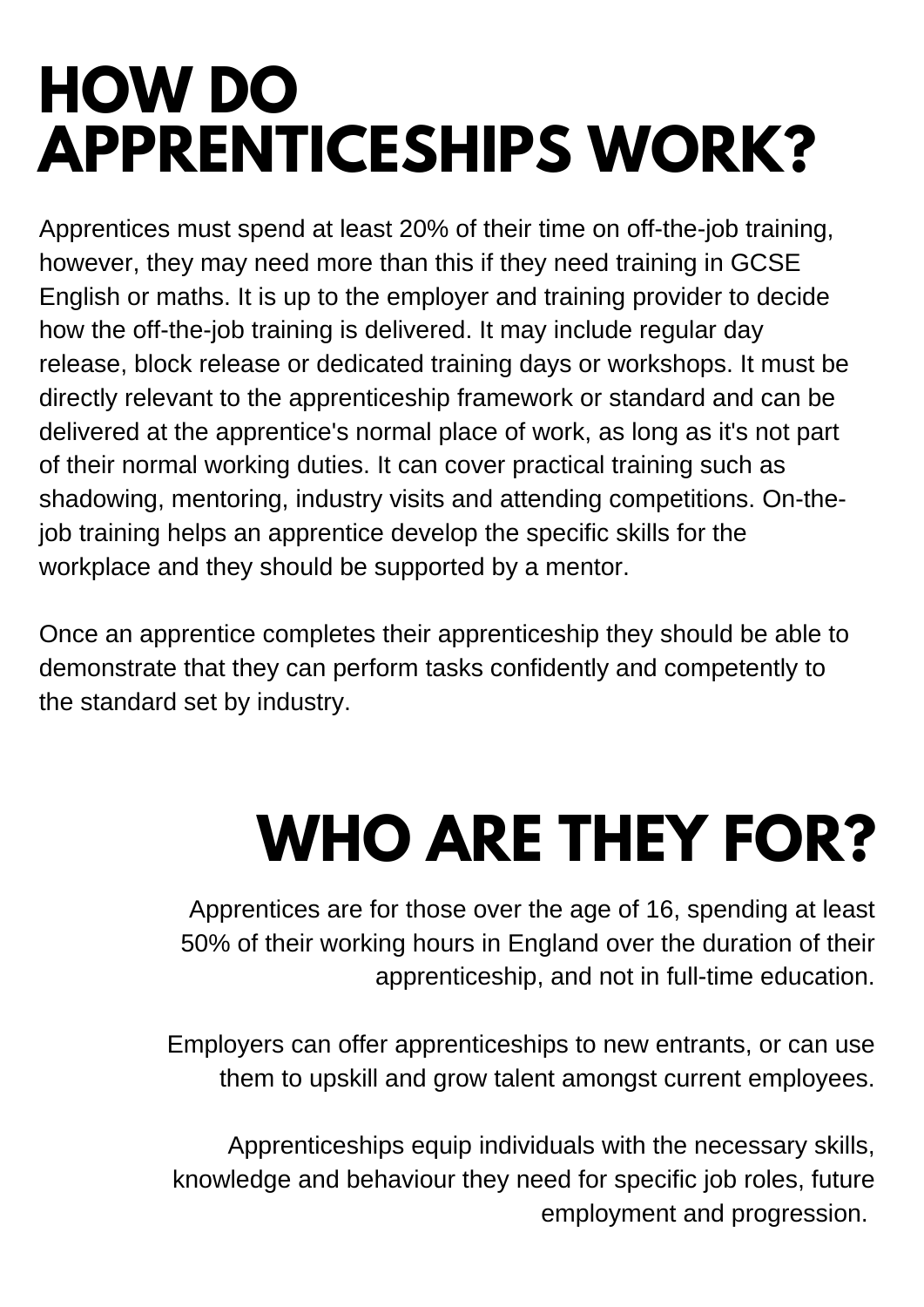### **BENEFITS OF HIRING AN APPRENTICE.**

Hiring an apprentice is a productive and effective way for any business to grow talent and develop a motivated, skills and qualified workforce.

Employing apprentices encourages a learning environment amongst your entire workforce, rejuvenating the learning ethos of more experienced staff, as well as providing senior staff with the opportunity to support and mentor Apprentices. Staff feel motivated to know their employer is investing in them by developing their skills and professionalism.

Apprenticeships add value to their organisations, and the value gained by recruiting an apprentice exceeds the initial outlay and cost. Even before they complete their programme, apprentices develop into:

• Proficient staff who understand your organisation's values and objectives and provide a high quality service

- Dependable staff who understand their employment role and responsibilities
- Skilled staff who are working towards the vocational competency needed to meet the specific requirements of your organisation

**Employers who have an established apprenticeship programme reported that productivity in their workplace had improved by 76% whilst 75% reported that apprenticeships improved the quality of their product or service** \*source National Apprenticeship Service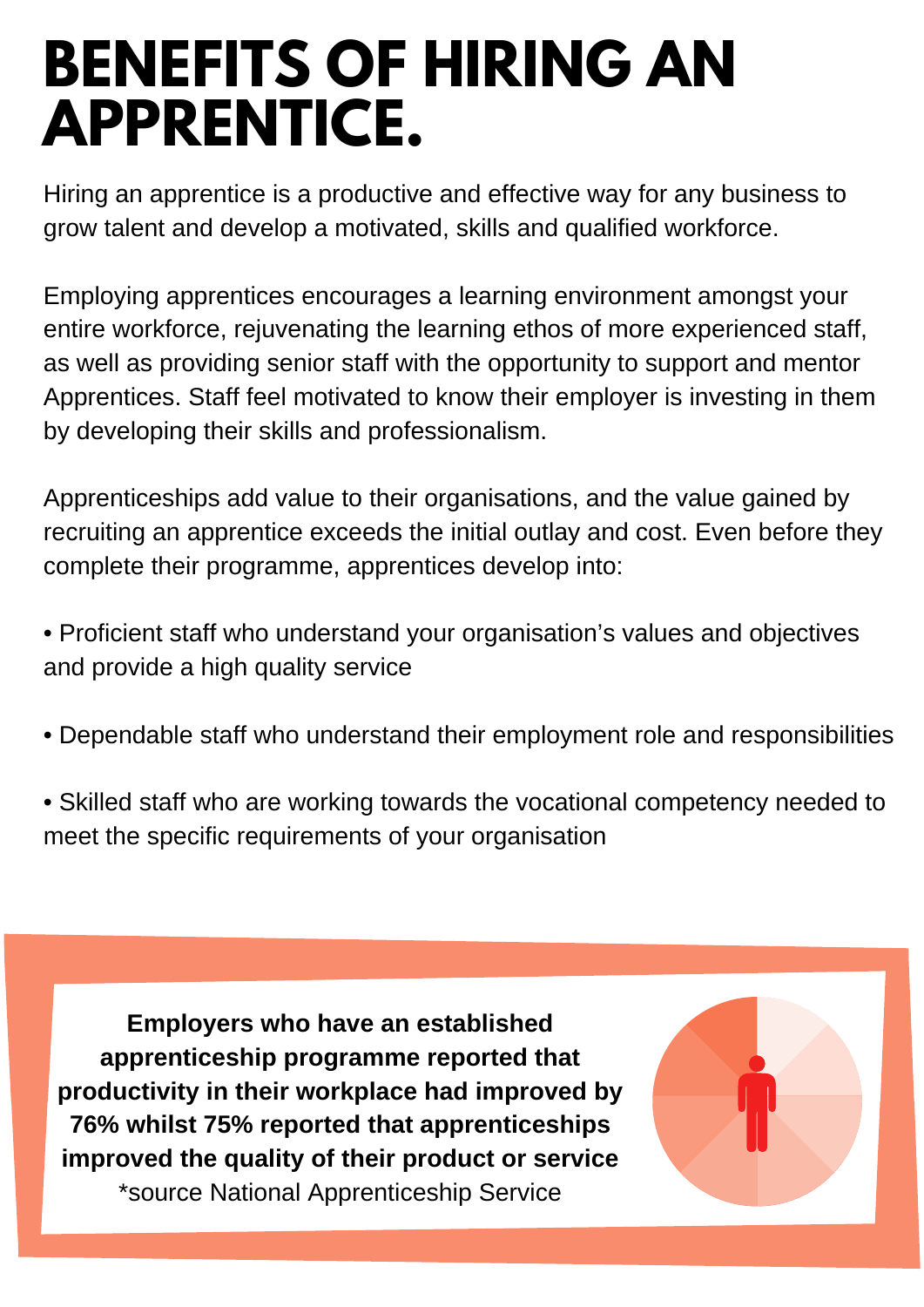#### **EMPLOYER RESPONSIBILITIES.**

There must be a genuine job available with a contract of employment long enough for an apprentice to complete their apprenticeship. Employers must pay an apprentice's wages and the job role must help them gain the knowledge, skills and behaviours they need to achieve the apprenticeship with support from the employer.

#### **Employers need to have the following: But don't worry, we can help with this.**

• an apprenticeship agreement in place with their apprentice for the duration of the apprenticeship

• a commitment statement signed by the apprentice, their employer and the provider

• a written agreement with providers, for employers who pay the apprenticeship levy and use the apprenticeship service, they will need to have a contract for services with their main provider

• an apprenticeship for at least one year

0300 003 7073

• the apprentice on the correct wage for their age, for the time they are in work, in off-the-job training and doing further study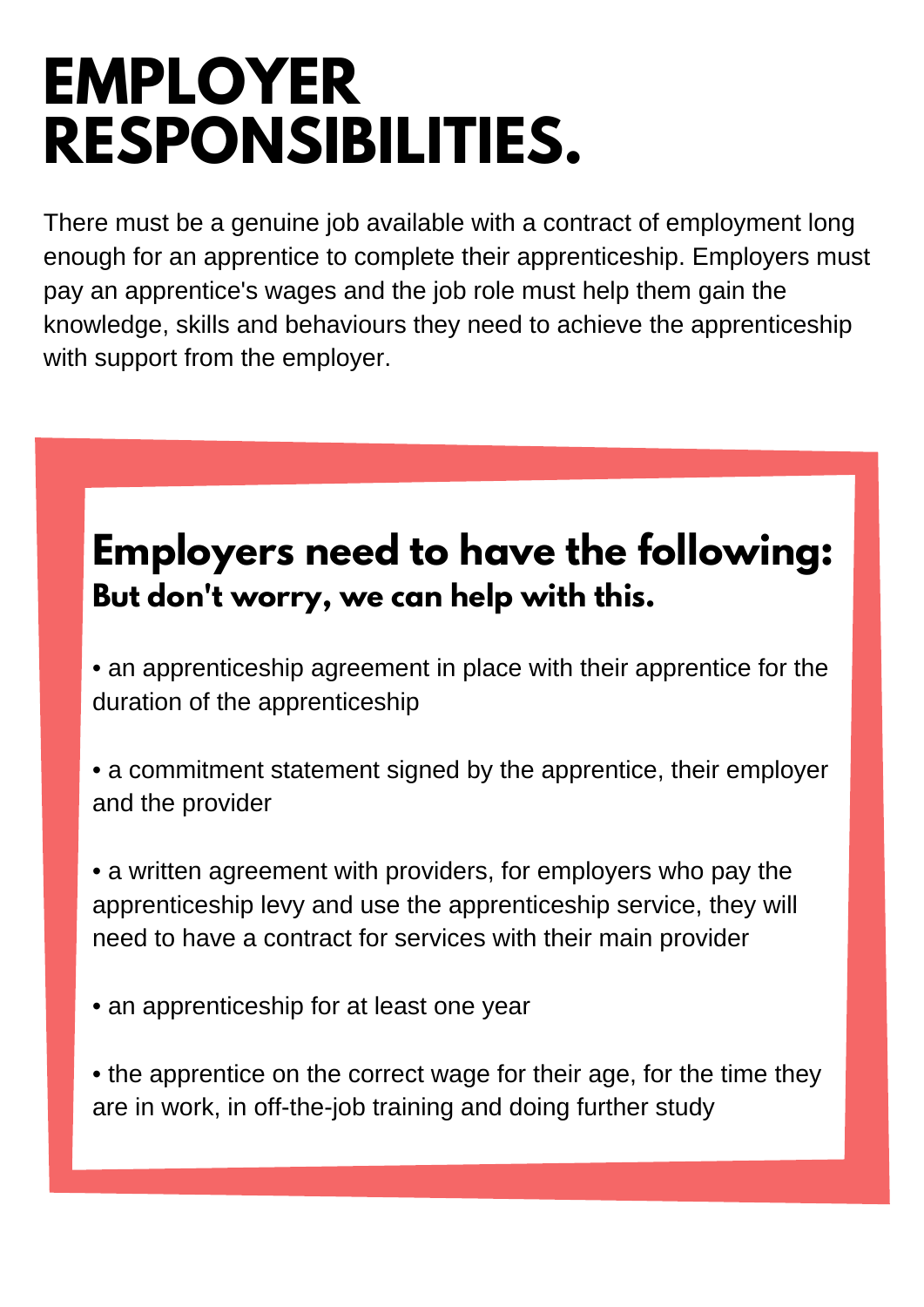# **THE APPRENTICESHIP LEVY.**

If you're an employer with a pay bill over **£3 million a year,** you must pay the apprenticeship levy. You will report and pay your levy to HMRC through the PAYE process. Less than 2% of UK employers pay the levy. Levy funds will create opportunities for young people across the country, delivering the skills that businesses need.

The levy will give employers control of their training, agree a total price for each apprenticeship, which includes the costs of training and assessment. In England, the government will top up employers' levy with an extra 10%, paid directly to employers' apprenticeship accounts.

### **WHAT ABOUT NON-LEVY PAYING EMPLOYERS?**

Employers with a pay bill of less than £3 million a year will not need to pay the levy. At least 90% of non-levy-paying employers' apprenticeship training and assessment costs in England will be payed for by the government. The government will ask these employers to make a 5% cash contribution to the cost, paid directly to the provider, and the government covers the rest (up to the maximum agreed funding band)

### **UPSKILLING EXISTING STAFF.**

staff, as long as the apprenticeship is giving them new skills to enable them to achieve competence in their chosen occupation. Apprenticeships can be used to upskill and retrain existing employees of any age, including older workers and long serving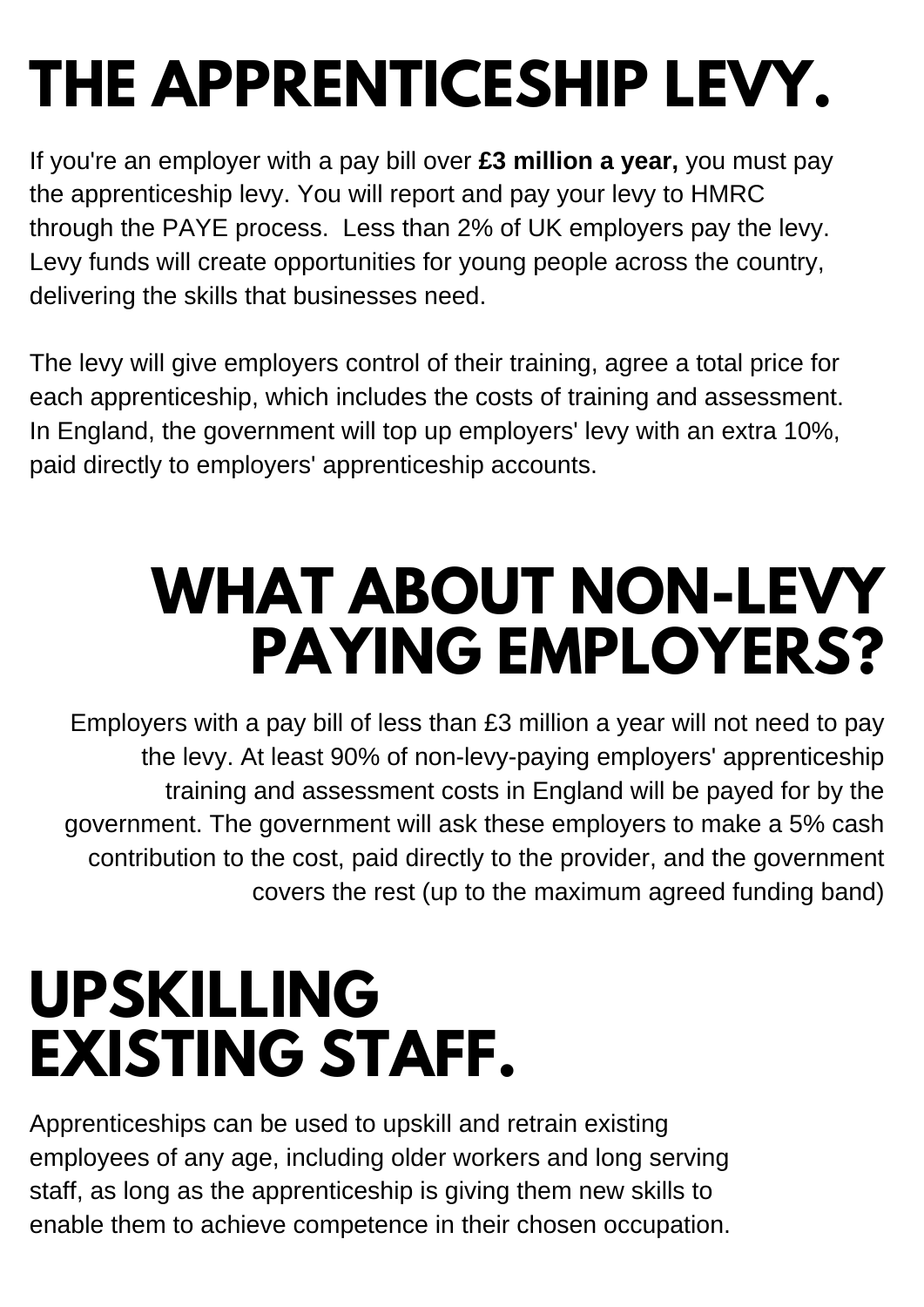# **WHY SPRINGBOARD?**

Springboard have helped businesses to hire apprentices and upskill existing staff for over 20 years, and we have worked with some of the biggest names in the North East such as NHS, City of Sunderland Hospital Trust, Sunderland Council, Martin Telfer, Tecaz and more.

Hiring an apprentice equates to hassle free recruitment, Springboard will take you through the process from start to finish. We will meet with you to discuss your vacancy, we will then advertise on the Government Apprenticeship Website, as well as on our website and social media channels, pre-screen applicants and pre-interview. We will then select the best candidates for your company to interview and if successful we will work with you to put together a training programme to support them through their Apprenticeship. We can also advise you on accessing funding and grants to support with their employment.

Employers working with Springboard benefit from a fully funded and hassle free recruitment service, and may be eligible for employer incentives.

For more information contact our dedicated Employer Engagement Officer **Suzanne Jovanovic**



sjovanovic@springboard-ne.org or call 0191 5155300.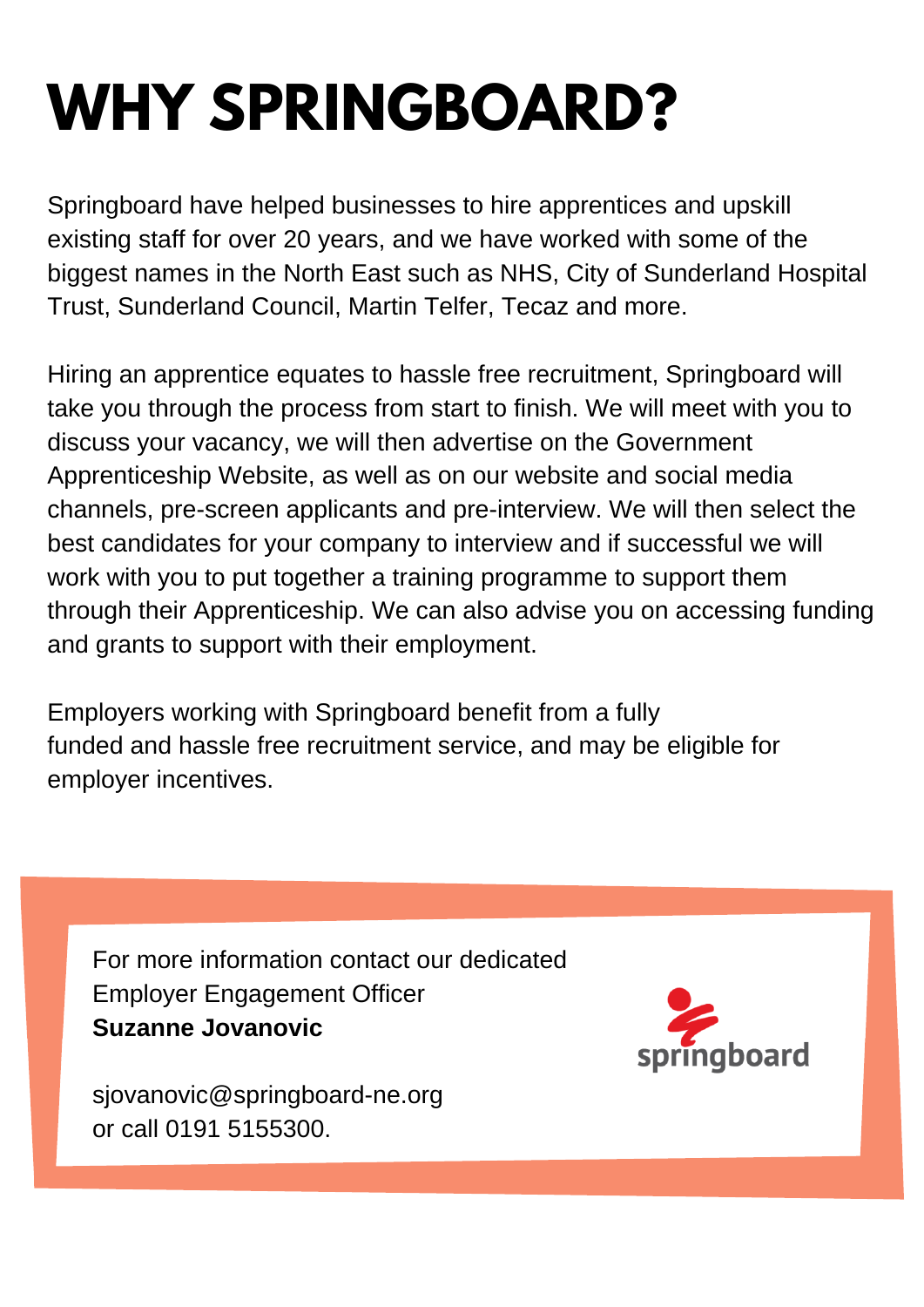### **TOP TIPS FOR HIRING AN APPRENTICE.**

#### **View hiring an Apprentice as a long-term plan.**

Apprentices are known to be managers of the future, but they need guidance and a structured qualification to get them there, one that offers the opportunity for them the grow with your organisation and learn the ropes from scratch!

#### **Find the right training provider.**

Training providers like Springboard are able to provide support and guidance throughout the whole process, from initial request through to hiring and support throughout the Apprenticeship.

#### **Offer a work trial.**

An initial work trial of a week or fortnight allows both the employer and the potential apprentice to get a taste for each other and to see how the business works. Work trials are great to ensure that the Apprentice is a good fit for the company and vice versa.

#### **Regular feedback and mentoring are key.**

For many apprentices joining your business may be their first job, and they may be fresh out of school. It is very important that the apprentice is supported during their qualification. Ensure you have someone in place who can support the Apprentice and help to train and develop them during work hours.

#### **Create a welcoming workspace.**

help to eliminate first day nerves and put your apprenticeship at ease Most apprentices will be feeling the nerves ahead of their first day, so it's important you create a welcoming environment for them. Ensure everyone in your workforce knows they are starting; introduce everyone first thing, this will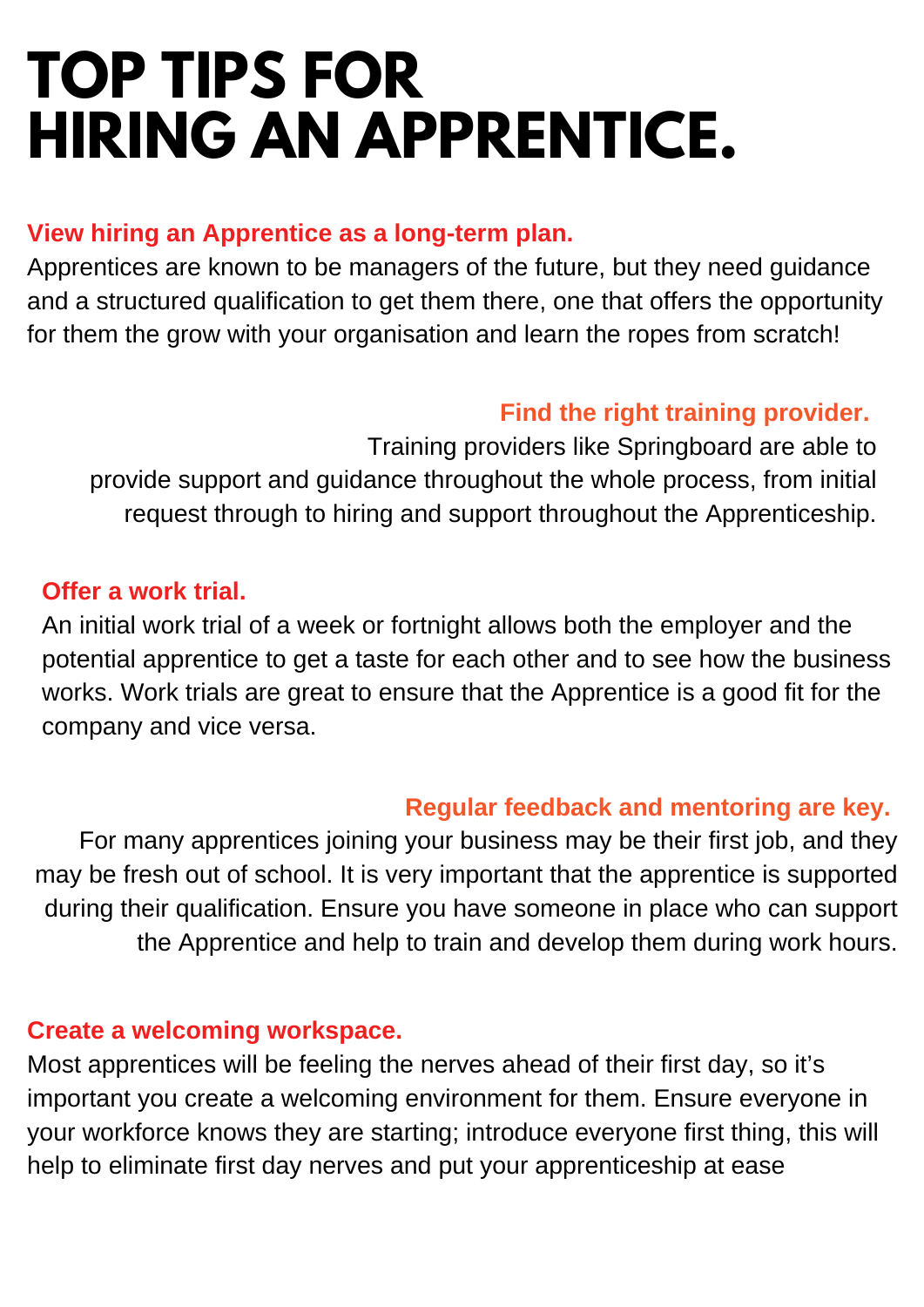#### **CASE STUDY. YOUR MOVE.**

"Springboard has worked with Your Move over the last five years, employing Apprentices and upskilling current staff. 11 current members of staff are upskilling in the NFOPP Property Technical Award in Residential Lettings and Property Management, which will allow the company as a whole to apply for the professional membership as two of the directors will also be completing the qualification. Your Move have showed they highly value their staff and are supporting them in excelling within their sector." *March 2019*



"Springboard have worked with Tecaz over the last 12 months, and they have welcomed and embraced the concept of training and developing their newly recruited workforce through the acquisition of Apprentices throughout the business. Investing in their professional development, Tecaz have a history of offering successful and hardworking candidates full time employment with the option of progression to higher level qualifications as well as other training and skills. Tecaz understand the advantages of recruiting and upskilling staff and offer many opportunities to young people, allowing them the chance to upskill and grow with the organisation. Tecaz have now gradually moved the direction of their recruitment towards the Apprenticeship model with ongoing opportunities in the warehouse and business departments." *March 2019*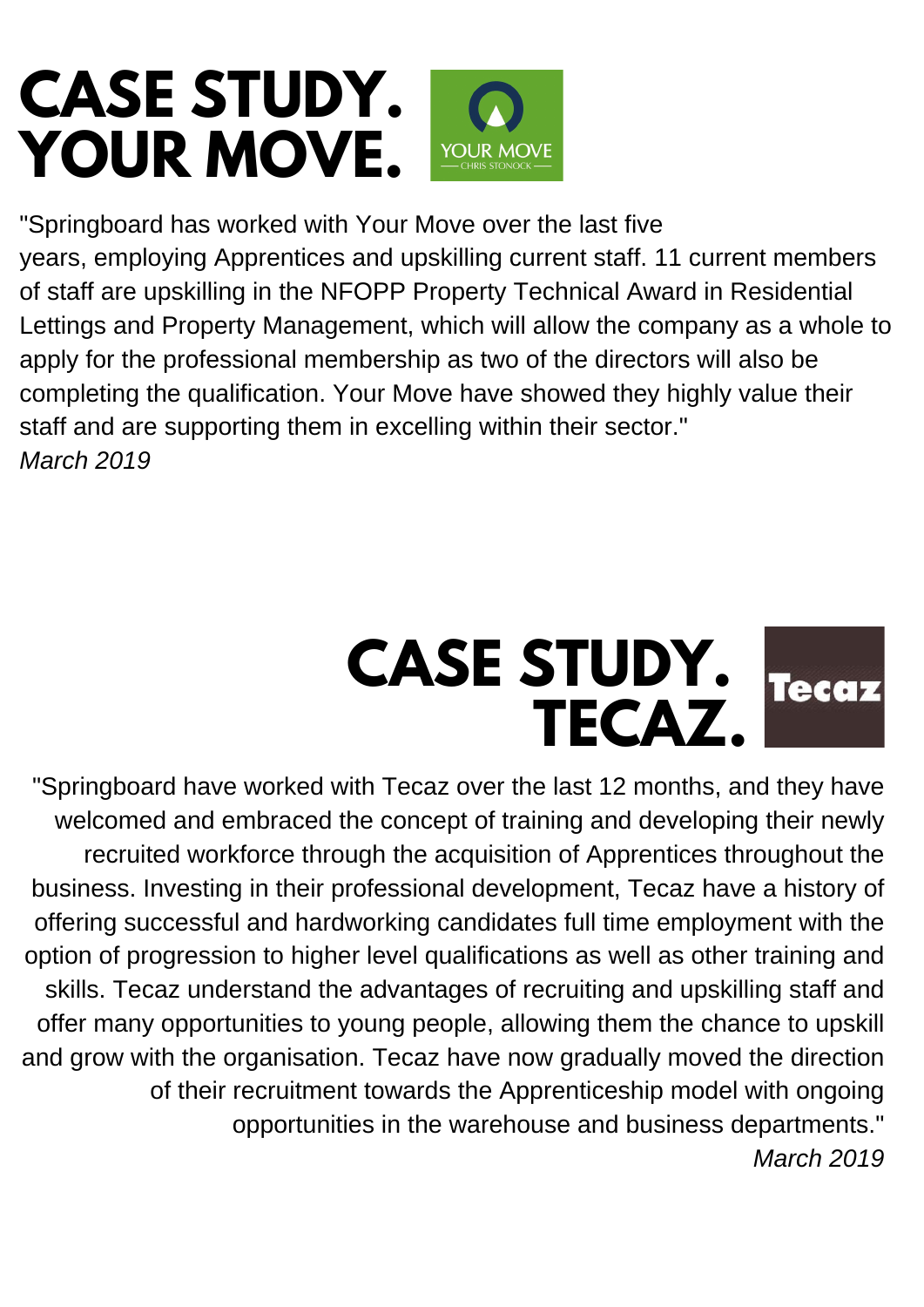### **NOTES.**

| $\sim$                                 |
|----------------------------------------|
|                                        |
|                                        |
|                                        |
| <u> 1970 - John Harrison, markin a</u> |
|                                        |
|                                        |
|                                        |
|                                        |
|                                        |
|                                        |
|                                        |